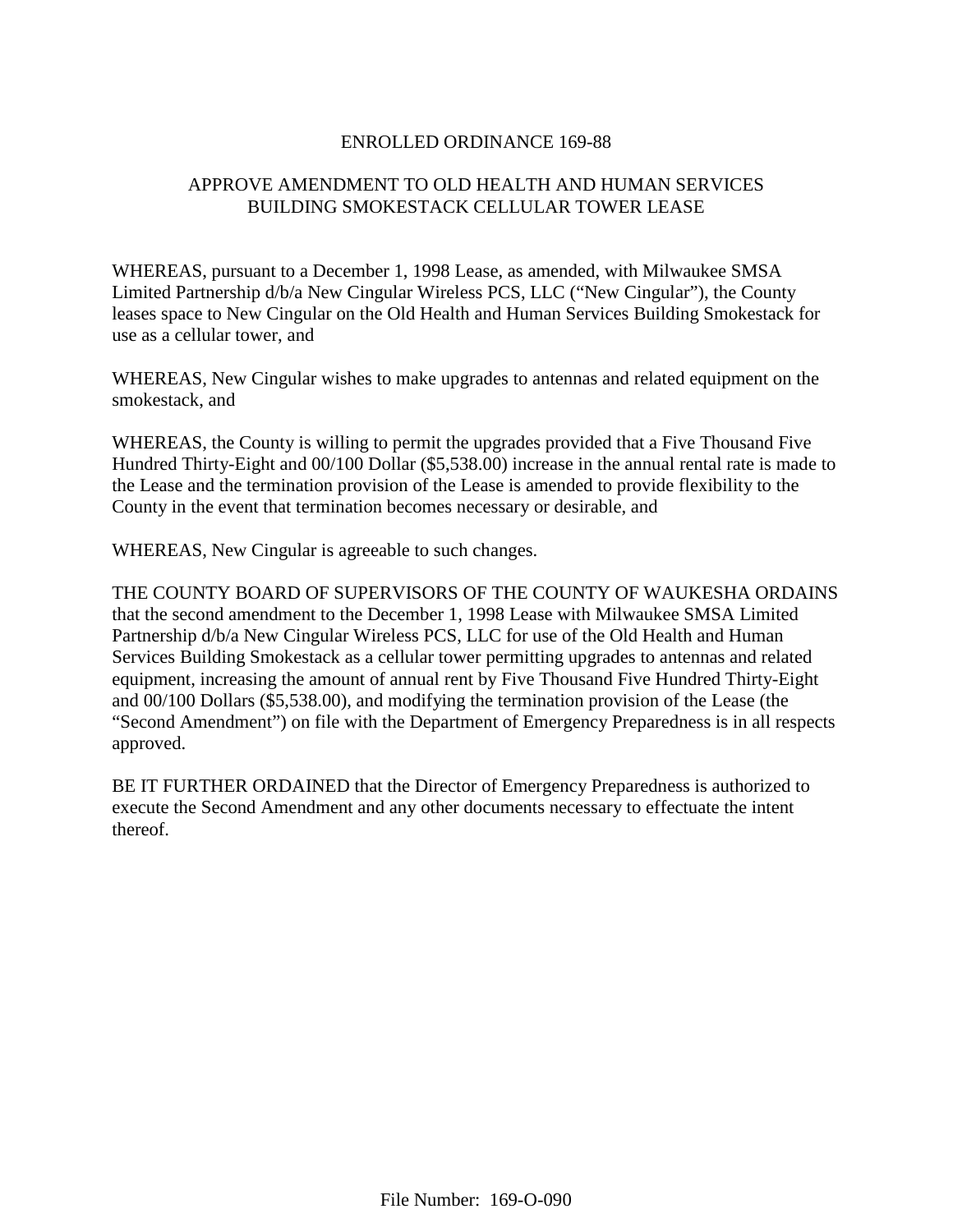### FISCAL NOTE

# APPROVE AMENDMENT TO OLD HEALTH AND HUMAN SERVICES BUILDING SMOKESTACK CELLULAR TOWER LEASE

This ordinance approves an amendment to an existing agreement between the County and New Cingular Wireless PCS, LLC for lease of the old Health and Human Services building smokestack for use as a cellular tower. The amendment will allow for the installation of upgraded antennas and related equipment in exchange for an increased rental rate. The County will receive an additional \$5,538 annually, bringing the total rent received from New Cingular for this agreement to \$42,066 in 2015.

The lease agreement contains a provision to permit the County to terminate if the status of the building changes.

This ordinance results in no additional direct tax levy impact.

Linda Withouski

Linda G. Witkowski Budget Manager 11/25/2014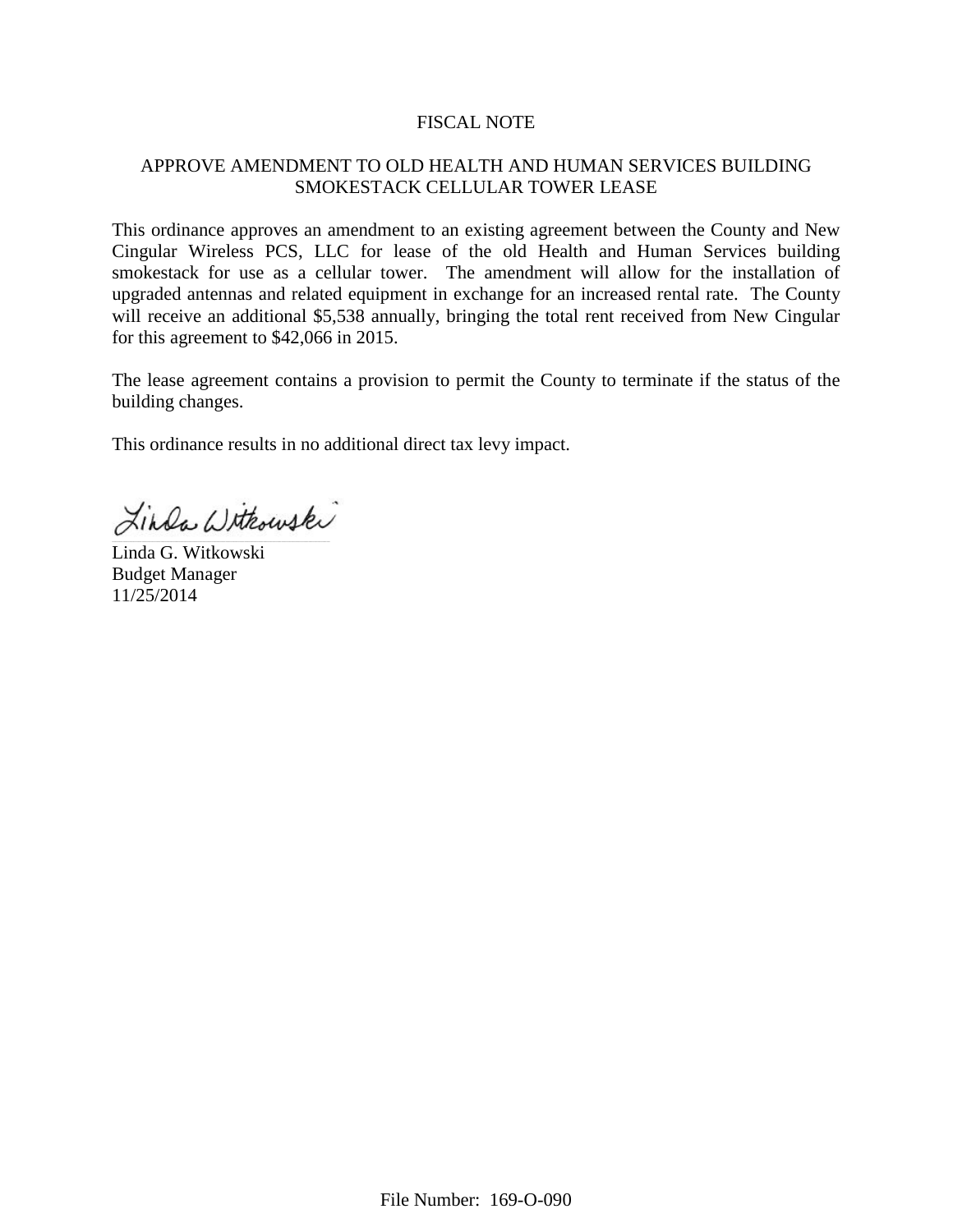### APPROVE AMENDMENT TO OLD HEALTH AND HUMAN SERVICES BUILDING SMOKESTACK CELLULAR TOWER LEASE

Approved By: Judiciary & Law Enforcement Committee

Peter M. Wolff, Chair

Mm Batzko

Janel Brandtien

ronie Michael A. Crowley

Kathleen M. Cummings

obert L. Kolb

Carl Pettis

Approved By: **Finance Committee** 

Heinrich, Chair

Eric Highum

Richard Morris

Larry Nelson

Duane E. Paulson

**Steve Whittow** 

William J. Zaborowski

The foregoing legislation adopted by the County Board of Supervisors of Waukesha County, Wisconsin, was presented to the County Executive on:

 $31614$ Date: Kathleen Novack, County Clerk

The foregoing legislation adopted by the County Board of Supervisors of Waukesha County, Wisconsin, is hereby:

| Approved: |  |
|-----------|--|
| Vetoed:   |  |

 $12 - 22 - 64$ 

Date:

Daniel P. Vrakas, County Executive

169-O-090